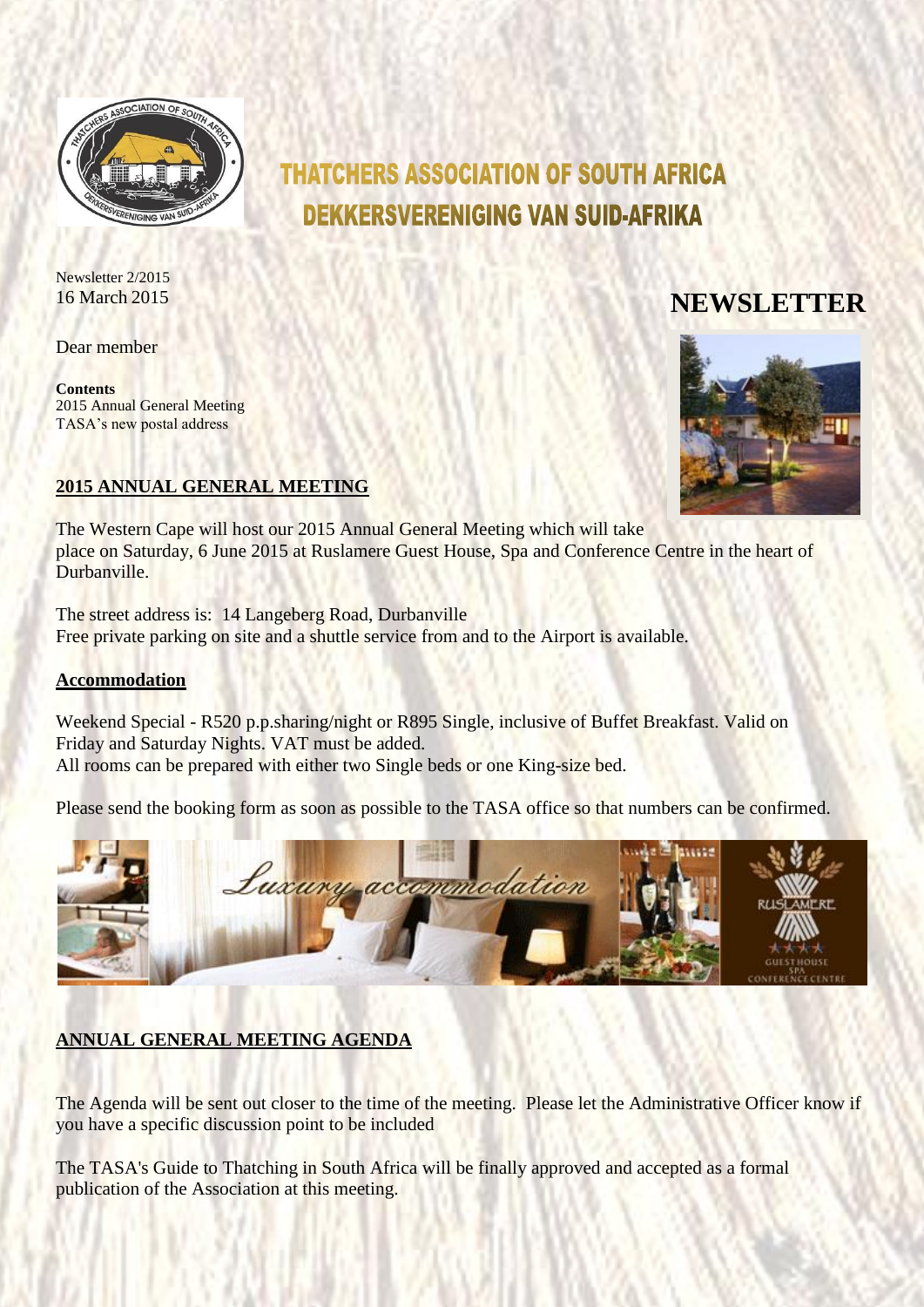#### **TASA's NEW OFFICE ADDRESS**

P O Box 1465 Street address: 40 Rael Street DURBANVILLE Uitzicht

7551 DURBANVILLE 7550

Kind regards

#### Bertus Nieuwenhuis **NATIONAL CHAIRMAN**

Thatchers Association of South Africa<br>
P O Box 1465<br>
Mobile 083 283 8429 P O Box 1465 Mobile 083 283 8429<br>DURBANVILLE Email address admin@sa-tha DURBANVILLE Email address admin@sa-thatchers.co.za<br>
T551 www.sa-thatchers.co.za

www.sa-thatchers.co.za

## **BOOKING FORM**

-------------------------------------------------------------------------------------------------------------------------------------------------------------

|                                                                                                                                                                                                                                | <b>COST OF AGM:</b> R550 pp (Full day conference and dinner)           |
|--------------------------------------------------------------------------------------------------------------------------------------------------------------------------------------------------------------------------------|------------------------------------------------------------------------|
| NAME: MONTH AND RESERVE TO A REPORT OF THE MANUSCRIPTION OF THE MANUSCRIPTION OF THE MANUSCRIPTION OF THE MANUSCRIPTION OF THE MANUSCRIPTION OF THE MANUSCRIPTION OF THE MANUSCRIPTION OF THE MANUSCRIPTION OF THE MANUSCRIPTI |                                                                        |
|                                                                                                                                                                                                                                |                                                                        |
| <b>ACCOMODATION:</b>                                                                                                                                                                                                           |                                                                        |
| Friday: $5 \text{ June } 2015$                                                                                                                                                                                                 | Sharing (R592.80) Single room (R1 020.30)                              |
|                                                                                                                                                                                                                                | <b>Saturday:</b> 6 June 2015 Sharing (R592.80) Single room (R1 020.30) |
|                                                                                                                                                                                                                                | (VAT is included)                                                      |
|                                                                                                                                                                                                                                | <b>TRANSFERS BETWEEN CAPE TOWN AIRPORT AND RUSLAMERE</b>               |
| First passenger (One way trip)                                                                                                                                                                                                 | <b>R280</b><br>Each additional passenger (One way trip) R110           |
|                                                                                                                                                                                                                                |                                                                        |
| Departure time:                                                                                                                                                                                                                |                                                                        |